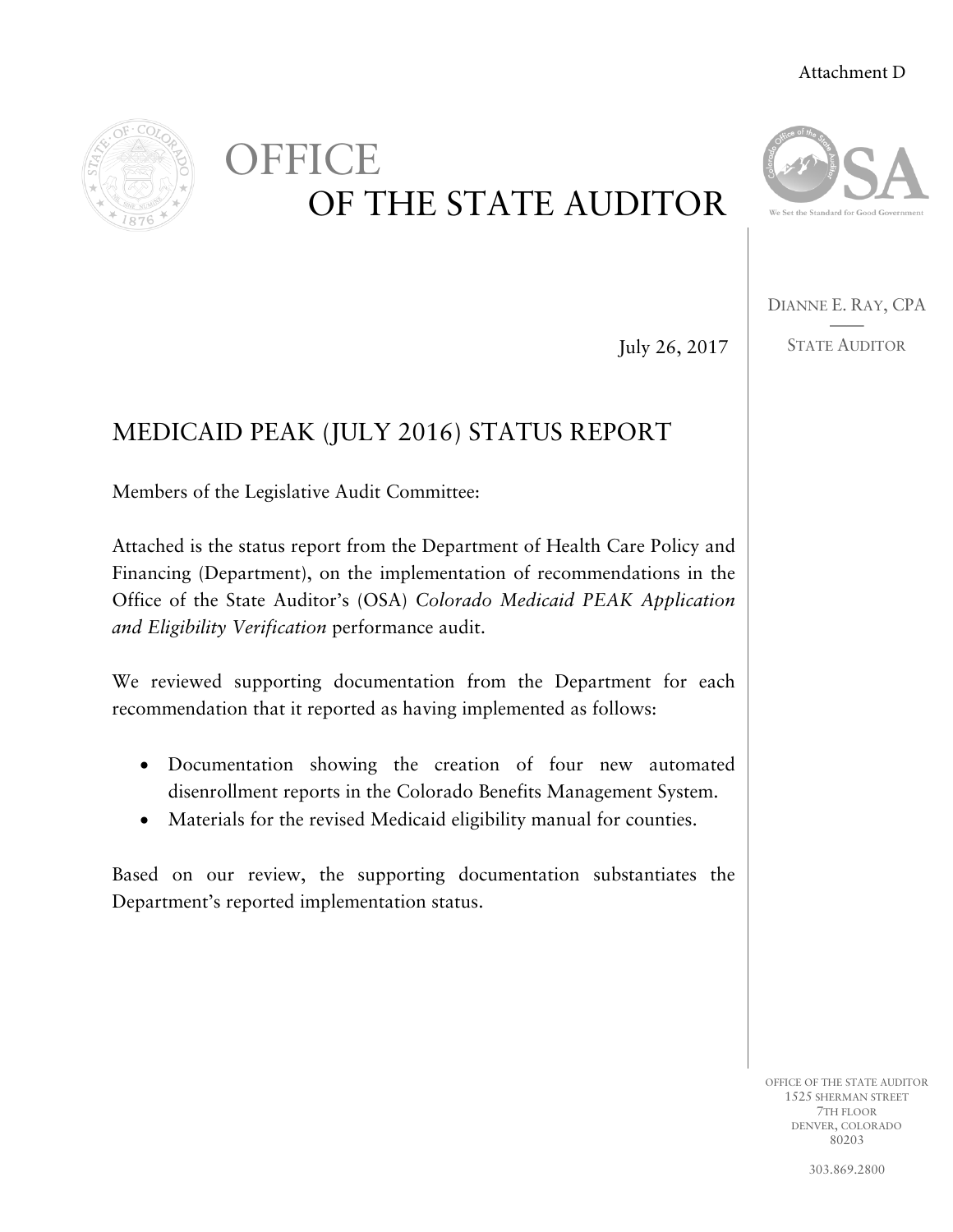

COLORADO **Department of Health Care Policy & Financing** 

1570 Grant Street Denver, CO 80203

July 21, 2017

Dianne E. Ray, CPA **State Auditor** Colorado Office of the State Auditor 1525 Sherman St., 7<sup>th</sup> Floor Denver, CO 80203

Dear Auditor Ray:

In response to the Office of the State Auditor's June 18, 2017 request, the Department of Health Care Policy and Financing (the Department) has completed the status report form regarding the implementation of audit recommendations contained in the Colorado Medicaid PEAK Application and Eligibility Verification Performance Audit. The attached form provides brief explanations of the actions taken by the Department to implement each recommendation.

If you have any questions, please do not hesitate to contact Laurie Simon-Blade at 303-866-2590 or by email at laurie.simon-blade@state.co.us.

Singerely, **Donna Kellow** 

**Audits & Compliance Division Director** 

DK/lsb

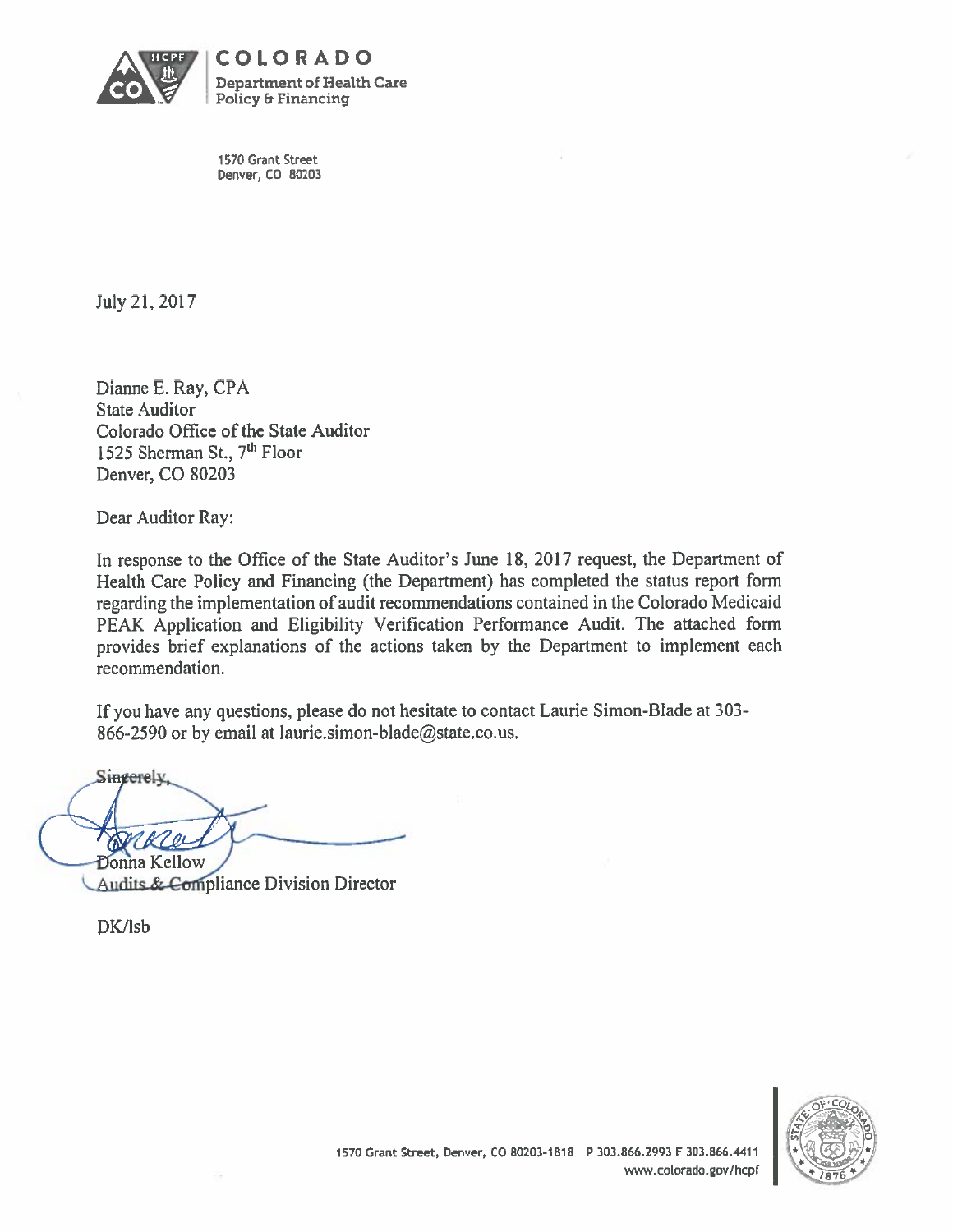#### **AUDIT RECOMMENDATION STATUS REPORT**

## **AUDIT NAME: Colorado Medicaid: The PEAK Application and Eligibility Verification AUDIT NUMBER: 1555P DEPARTMENT: Department of Health Care Policy and Financing DATE OF STATUS REPORT: July 21, 2017**

#### **SUMMARY INFORMATION**

| Rec.<br><b>Number</b> | Agency's<br>Response | Original<br>Implementation<br><b>Date</b> | <b>Implementation Status</b> | <b>Revised</b><br>Implementation<br><b>Date</b><br>(If applicable) |
|-----------------------|----------------------|-------------------------------------------|------------------------------|--------------------------------------------------------------------|
| 1a                    | Agree                | <b>July 2017</b>                          | Implemented                  |                                                                    |
| 1 <sub>b</sub>        | Agree                | <b>July 2017</b>                          | Partially Implemented        | December, 2017                                                     |
| 1 <sub>c</sub>        | Agree                | <b>July 2017</b>                          | Partially Implemented        | December, 2017                                                     |
| 1 <sub>d</sub>        | Agree                | <b>July 2017</b>                          | Not Implemented              | December, 2017                                                     |

#### **DETAIL OF IMPLEMENTATION STATUS**

#### **Recommendation No. 1:**

The Department of Health Care Policy and Financing should implement processes for ensuring that Medicaid recipients who become ineligible are consistently disenrolled from the program in a timely manner. These processes should include, but should not be limited to the following:

A. Tracking the data needed to report on the timeliness of all Medicaid disenrollments.

#### **Current Implementation Status for Rec. 1, part A: Implemented.**

#### **Department's Update:**

The Department implemented a Colorado Business Management System (CBMS) project (Project # 10796) that created four new automated reports related to disenrollment:

- 1. Medical Assistance Timely Disenrollment Report
- 2. Medical Assistance Aid Code Changes Report
- 3. Medical Assistance Good Faith Extension Report
- 4. Medical Assistance Disenrollment Processing Times Report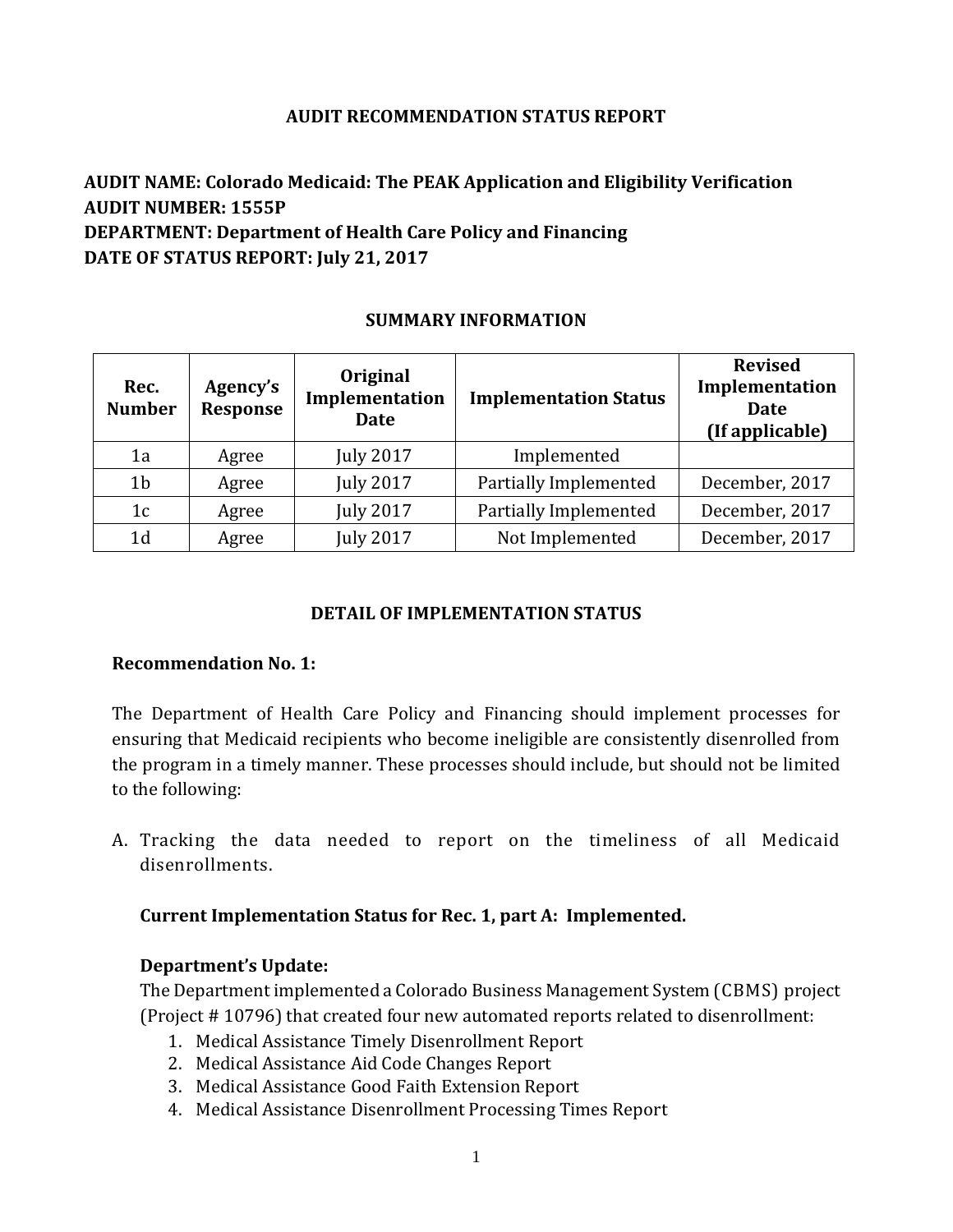These reports provide detailed disenrollment data so the Department and counties can track and report on timeliness of all Medicaid disenrollment. Report implementation was July 9, 2017.

B. Establishing automated monitoring to check that ineligible recipients are disenrolled in a timely manner, within reasonable timeframes determined by the Department.

## **Current Implementation Status for Rec. 1, part B: Partially Implemented.**

## **Department's Update:**

## **Revised Implementation Date December 2017**

The Department has updated the Medical Eligibility Quality Improvement Plan (MEQIP) manual to indicate that quarterly, each county supervisor will randomly select six recipients for each technician that processes Medicaid applications as the sample of each county's internal review, which includes recipients from the new CBMS automated Medical Assistance Timely Disenrollment Report. This report identifies Medicaid recipients who are ineligible and should be disenrolled from the program in a timely manner. A policy decision is scheduled for December 2017 that will identify the reasonable termination timeframes and once determined, the manual will be updated and disseminated to counties.

C. Developing risk-based monitoring to ensure that the benefits of ineligible recipients are terminated within reasonable timeframes determined by the Department.

## **Current Implementation Status for Rec. 1, part C: Partially Implemented.**

#### **Department's Update:**

## **Revised Implementation Date December 2017**

The Department has updated the MEQIP manual to indicate that a sample of each county's internal review should include high risk recipients as identified by the Department. Quarterly, each county supervisor will randomly select six recipients for each technician that processes Medicaid, from the new CBMS automated report and review the case file information to ensure termination from the program was done accurately, as defined by the Department. A policy decision is scheduled for December 2017 that will identify the reasonable termination timeframes and once determined, the manual will be updated and disseminated.